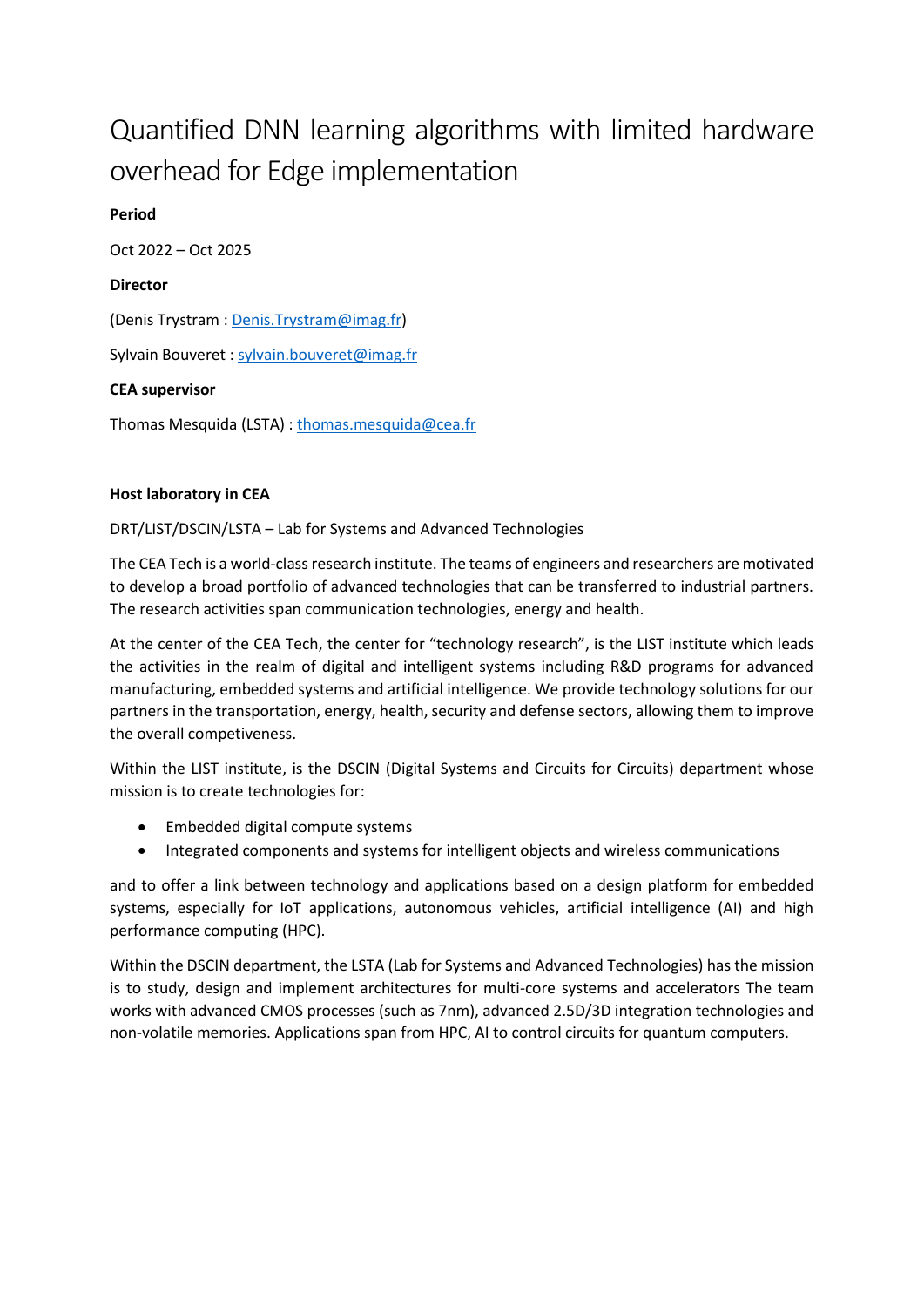## Context

Intelligence at the Edge aims to push the computation performed on the data to the edge for energy and security reasons. This results in the implementation of co-optimized hardware for the inference of artificial neural networks (ANN) of varying depths (DNN) and aims at a calculation as close as possible to the creation of useful information. The supported networks are trained offline and their parameters exported to the support.

Two main aspects are necessary for this hardware to adapt to a particular/peculiar environment or to refine its knowledge: the direction of learning, or how to define the target to reach, and the optimization of the network parameters, or how to minimize the error with respect to the defined target. The most commonly used learning algorithms have the drawback of requiring a much larger amount of memory than during the inference phases. Indeed, all the intermediate results of the network must be stored so that the gradient back-propagation can be performed. The extra cost of learning compared to pure inference is consequent and the goal of this PhD is to minimize it in the framework of quantized artificial neural networks.

Some methods have progressively proposed to move away from these algorithms in order to minimize the overhead. [1] proposes to replace the transpositions of the weight matrices in the gradient backpropagation phase by random matrices generated at the beginning of the training. [2] pushes the idea further by proposing a direct backpropagation of the error to each parameter of the network, eliminating the sequential aspect of this phase. [3] uses the same principle starting from the target and not from the error. The update can then be done during the propagation phase and not afterwards, thus considerably reducing the memory requirements. [4-7] also propose methods that allow updating during the propagation phase, based on similarity and/or prediction criteria at different granularities in the network.

## Work description

The goal of this PhD is to propose, implement and validate DNN learning algorithms by optimizing the associated memory and energy requirements. In addition to this, there is the constraint of strong quantification of DNN parameters for frugal inference, which is not yet taken into account in the literature in this context. These algorithmic studies can be integrated into the laboratory's hardware simulation platforms. An ENSIMAG profile with a strong AI background is preferred.

Expected contributions are:

- Critical analysis of existing algorithms (3 months)
- Implementation of tools for material impact estimation (3 months)
- Proposal and implementation of alternative algorithms (18 months)
	- o Empirical validation of the algorithms and proof of convergence
	- o Evaluation in the framework of strong parameter quantification
- Validation of the proposed system
	- o (Optional) FPGA proof of concept (3 months)
	- o (Optional) Integration to the SystemC flexible DNN inference model (3 months)
- Valorization of the work (scientific publications in conferences and journals, patents)
- Writing and defense of the thesis (6 months)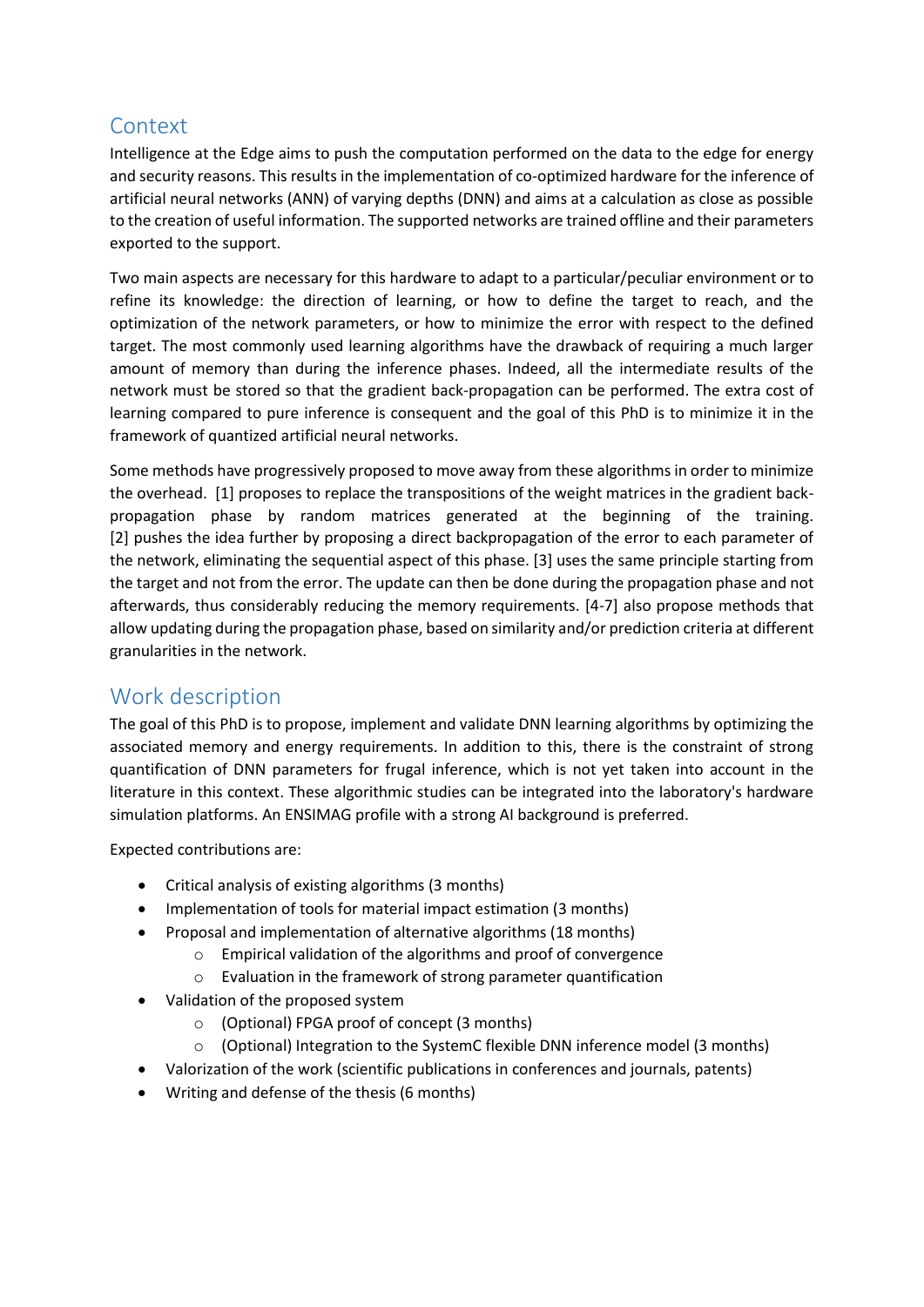### References

[1] T. P. Lillicrap et al., "Random synaptic feedback weights support error backpropagation for deep learning," 2016.

[2] A. Nøkland, "Direct feedback alignment provides learning in deep neural networks," 2016.

[3] C. Frenkel et al., "Learning without feedback: direct random target projection as a feedbackalignment algorithm with layerwise feedforward training" 2019.

[4] W. D. Kurt Ma et al., "The HSIC Bottleneck: Deep Learning without Back-Propagation" 2019.

[5]A. Nøkland et al., "Training Neural Networks with Local Error Signals" 2019.

[6] Belilovsky et al., "Greedy Layerwise Learning Can Scale to ImageNet" 2019.

[7] Lee et al., "Dynamic Block-Wise Local Learning Algorithm for Efficient Neural Network Training" 2021.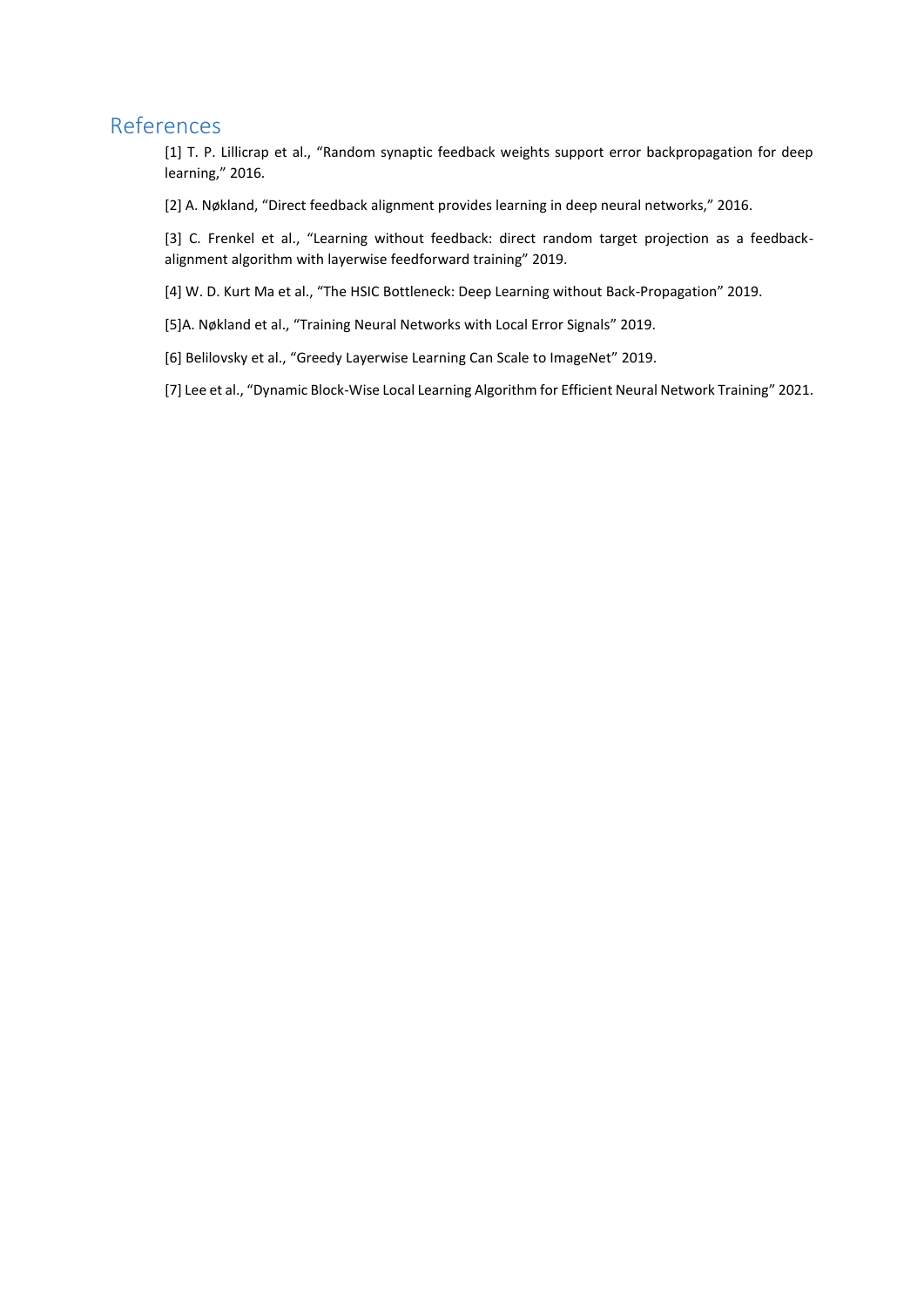## Algorithmes d'apprentissage DNN quantifiés à surcoût matériel limité en vue d'une implémentation Edge

#### **Période**

Oct 2022 – Oct 2025

#### **Directeur**

(Denis Trystram [: Denis.Trystram@imag.fr\)](mailto:Denis.Trystram@imag.fr)

Sylvain Bouveret : [sylvain.bouveret@imag.fr](mailto:sylvain.bouveret@imag.fr)

#### **Encadrant CEA**

Thomas Mesquida (LSTA) : [thomas.mesquida@cea.fr](mailto:thomas.mesquida@cea.fr)

#### **Laboratoire d'accueil au CEA**

DRT/LIST/DSCIN/LSTA – Laboratoire Systèmes-sur-puce et Technologies Avancées

CEA Tech est un leader mondial de la recherche technologique. Les équipes d'ingénieurs chercheurs sont mobilisées pour bâtir et transférer à des partenaires industriels des portefeuilles de technologies répondant aux besoins des filières technologiques dans les domaines de l'information, de la communication, de l'énergie et de la santé.

Au sein de CEA Tech, le pôle « recherche technologique » du CEA, l'Institut LIST dédie ses activités aux systèmes numériques intelligents avec des programmes de R&D dans le manufacturing avancé, les systèmes embarqués, et l'intelligence ambiante. Nous accompagnons nos partenaires dans les domaines des transports, de l'industrie, de l'énergie, de la santé, de la sécurité et de la défense, pour transférer les technologies issues de l'innovation et améliorer leur compétitivité.

Intégré au LIST, le Département des Systèmes et Circuits Intégrés Numériques (DSCIN), a pour mission de créer des technologies :

- De systèmes numériques de calcul intégrés ou embarqués
- De composants intégrés et systèmes d'objets intelligents et communicants sans fil

et de proposer une offre assurant le lien entre technologie et applications, basée sur les plateformes de Conception et Systèmes embarqués, en particulier sur les domaines de l'Internet des Objets, des véhicules autonomes, de l'intelligence artificielle et du calcul à haute performance (HPC).

Au sein de ce département, le Laboratoire Systèmes-sur-puce et Technologies Avancées (LSTA) a pour mission d'étudier, concevoir et implémenter des architectures multi-cœurs et des accélérateurs haute performance. Il exploite pour cela les dernières technologies avancées disponibles : CMOS jusqu'au nœud 7nm, intégration 2.5D/3D, mémoires non-volatiles. Les domaines applicatifs sont ceux du calcul haute performance (HPC – High Performance Computing), de l'intelligence artificielle (IA) et du quantique (contrôle numérique de circuits quantiques CMOS).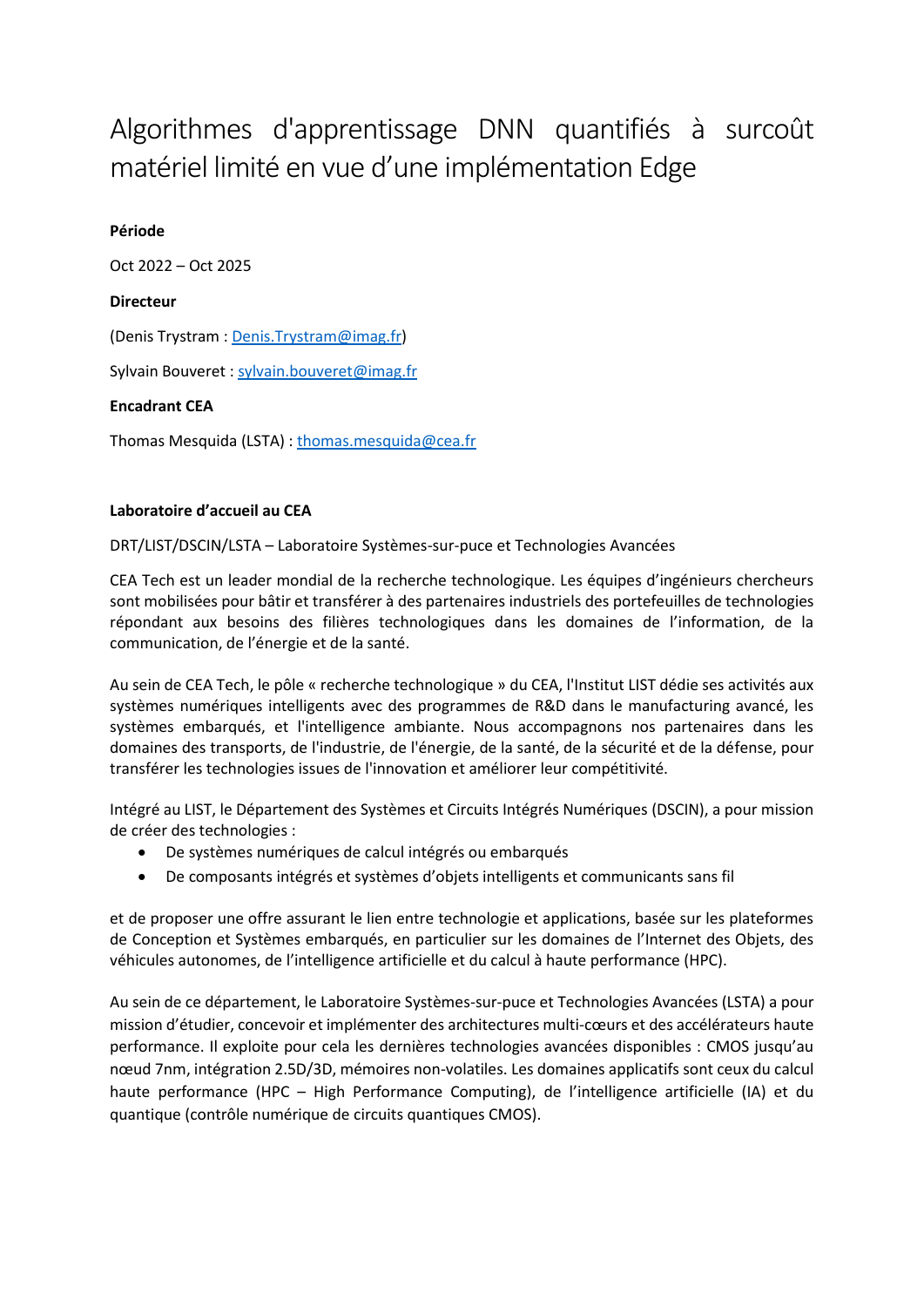## Contexte

L'intelligence à l'Edge vise à pousser le calcul effectué sur les données en périphérie pour des raisons énergétiques et de sécurité. En découle l'implémentation de matériel co-optimisé pour l'inférence de réseaux de neurones artificiels (ANN) plus ou moins profonds (DNN) et qui vise un calcul au plus près de la création de l'information utile. Les réseaux supportés sont entrainés offline et leurs paramètres exportés vers le support.

Deux aspects principaux sont nécessaires pour que ce matériel s'adapte à un environnement particulier ou affine ses connaissances : la direction de l'apprentissage, ou comment définir la cible à atteindre, et l'optimisation des paramètres du réseau, ou comment minimiser l'erreur vis-à-vis de la cible définie. Les algorithmes d'apprentissage les plus utilisés ont pour défaut de nécessiter une quantité de mémoire bien plus importante que lors des phases d'inférence. En effet, l'ensemble des résultats intermédiaires du réseau doivent être stockées pour que la rétro-propagation du gradient puisse être effectuée. Le surcout lié à l'apprentissage vis-à-vis de l'inférence pure est conséquent et le but de ce PhD est de le minimiser dans le cadre de réseaux de neurones artificiels quantifiés.

Certaines méthodes ont progressivement proposé de s'éloigner de ces algorithmes pour en minimiser les surcouts. [1] propose de remplacer les transposées de matrices de poids dans la phase de rétropropagation du gradient par des matrices aléatoires générées en début d'apprentissage. [2] pousse l'idée plus loin en proposant une rétropropagation directe de l'erreur vers chaque paramètre du réseau, éliminant l'aspect séquentiel de cette phase. [3] reprends le même principe à partir de la cible et non de l'erreur. La mise à jour peut alors se faire durant la phase de propagation et non après, allégeant considérablement les besoins mémoire qui lui sont liés. [4-7] proposent eux aussi des méthodes permettant la mise à jour en phase de propagation, se basant sur des critères de similarité et/ou de prédiction à différentes granularités dans le réseau.

## Description du sujet

Le but de ce PhD est de proposer, implémenter et valider des algorithmes d'apprentissage DNN en optimisant les besoins mémoires et énergétiques associés. A cela s'ajoute la contrainte de quantification forte des paramètres du DNN pour une inférence frugale qui n'est pas encore prise en compte dans la littérature dans ce contexte. Ces études algorithmiques pourront être intégrées aux plateformes de simulation matérielles du laboratoire. Un profil type ENSIMAG avec une bonne base IA est recherché.

Les contributions attendues sont :

- Analyse critique des algorithmes existants (3 mois)
- Implémentation d'outils pour estimation des impacts matériels (3 mois)
- Proposition et implémentation d'algorithmes alternatifs (18 mois)
	- o Validation empirique des algorithmes et preuve de convergence
	- o Evaluation dans le cadre de quantification forte des paramètres
- Validation du système proposé
	- o (Optionnel) Preuve de concept FPGA (3 mois)
	- o (Optionnel) Intégration au modèle SystemC d'inférence DNN flexible (3 mois)
- Valorisation des travaux (publications scientifiques dans des conférences et journaux, brevets)
- Rédaction et soutenance de la thèse (6 mois)